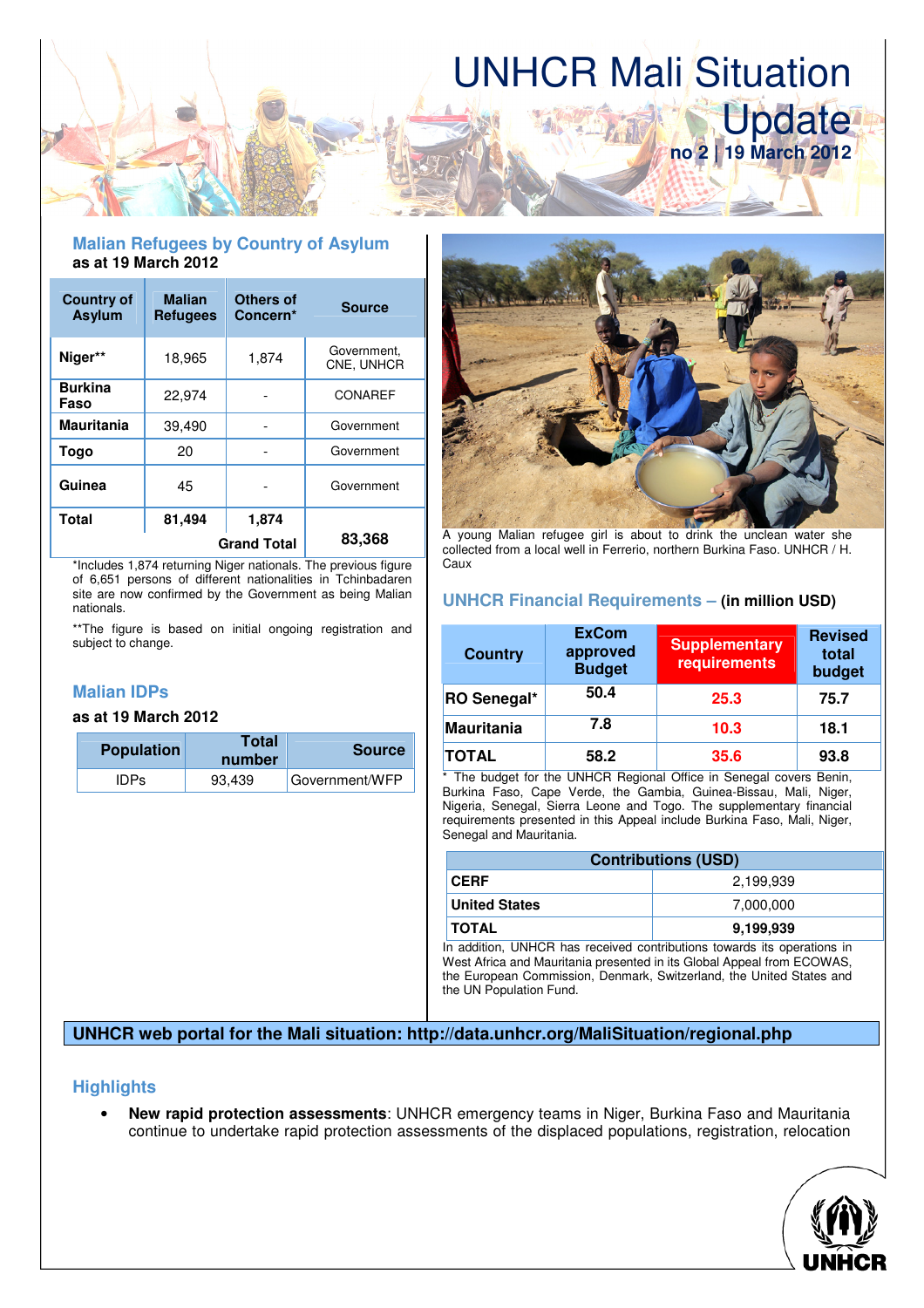of refugees to safer places, as well as life-saving activities in collaboration with the respective governments, other UN agencies and partners in the affected Sahel region.

- Niger: UNHCR carried out a joint mission with OCHA, WFP, UNICEF, AFRICARE, Niger Red Cross Society to assess the situation of 6,600 refugees in Tilia, prefecture of Tchintabaraden.
- $\circ$  Burkina Faso: UNHCR and the Government conducted on 8 March a joint mission to Ferrerio site to meet with refugees and assess their needs.
- o Burkina Faso: A rapid needs assessment of refugees was conducted in Somgande Transit Centre in Ouagadougou on 7 March.
- o Mali: A first joint mission including the Government, donors and NGOs took place on 3 March to Gao to assess the situation of IDPs. The protection cluster was officially activated.
- $\circ$  Guinea: UNHCR conducted a joint mission to Siguiri with WFP and the National Commission for the Integration and Monitoring of Refugees (CNISR) from 13-17 February to assess the situation of refugees.

Registration/Relocation**:** UNHCR has initiated household-level registration in coordination with the governments along with establishing a screening mechanism to identify vulnerable people in the refugee hosting countries. Government officials and partners are being trained for this purpose. In Niger, the registration of refugees in all sites has been completed, except in Tchinbadaren. In Burkina Faso, registration in Fererrio, Gandafobou and Goutourou refugee sites in Deou prefecture has been completed and the team continues to register refugees in Soum Province. Registration in Mauritania is ongoing. UNHCR continues to face difficulties accessing remote areas, including with security escorts, to properly undertake the exercise. While registering in Mauritania, vaccinations are being given to the most vulnerable, children and pregnant women and malnourishment testing is being undertaken.

#### • **UNHCR registration update**:

- o Niger: Initial registration with the Government is ongoing in all four provinces of displacement.
- o Burkina Faso: UNHCR and CONAREF completed registration in Ferrerrio, Gandafobou, Goutourou Gnegne in Deou Prefecture. The team continues to register refugees in Mentao, Soum Province, Djibo town and Damba. The registration exercise may take longer than planned as refugees are scattered over the Sahel region and due to movement of the nomadic population to different locations.
- Burkina Faso: Two refugee registration exercises took place in Somgande Transit centre in Ouagadougou on 27 February and 7 March by UNHCR and the Government.
- $\circ$  Mauritania: Out of the 39,490 refugees registered by the authorities, 26,638 have been registered by UNHCR in preparation for their relocation to Mbera camp.

#### • **UNHCR relocation update:**

- o Niger: UNHCR and IOM teams were in Chinegodrar to register refugees willing to relocate to Abala site. Since 17 March, UNHCR/IOM has relocated 2102 refugees from Chinegodrar to Abala site.
- o Burkina Faso: All refugees from Inabao transit centre, Seh, Koutougou, Oudalan and Soum province were transported to Ferrerrio and Damba site by 15 March in collaboration with CONAREF.
- o Burkina Faso: 962 refugees were relocated from the "August 4th stadium" to the Somgandé Transit Centre, 200 kilometres away from the border, pending the determination of a more appropriate site by the Government. The Somgandé Transit centre is a children's rehabilitation centre which will be operational soon.
- Mauritania: UNHCR has relocated all 39,489 Malian refugees/8002 families from Fassala to the refugee camp in Mbera. As of 19 March, UNHCR will have a transit location in Fassala. UNHCR in Fassala will continue to register newcomers in Fassala and route them to Mbera.
- $\circ$  Guinea Conakry: 11 refugees were relocated from Conakry to Siguiri in collaboration with the Government.

#### • **Rapid health assessments:**

 $\circ$  Niger: UNHCR led on 9 March a joint initial rapid assessment of the refugee population with the Government, UN agencies and NGOs in the three districts of Ayourou, Abala and Ouallam. UNHCR, Ministry of Health and WHO will conduct an assessment in Taoau area.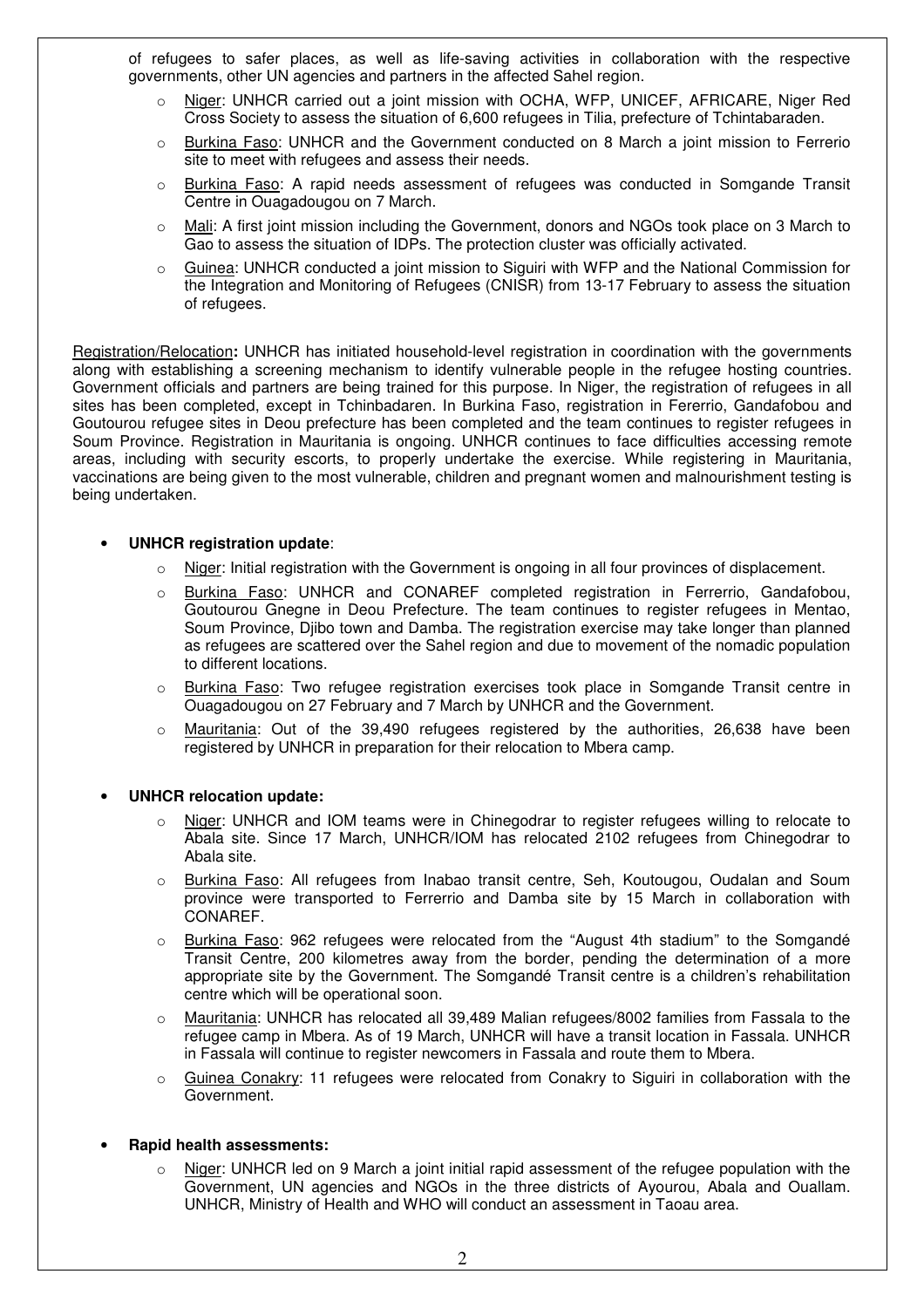- $\circ$  Mauritania: Medical and nutritional screening of the refugee population with the support of UNICEF and MSF Belgium is ongoing.
- To date, UNHCR has transported over **40 tons of core relief items** from its stockpile in Douala, Cameroon by air (6 airlifts) and 9 road deliveries from the Accra, Ghana warehouse to assist 20,000 refugees in Niger, 15,000 refugees in Burkina Faso, and 6,000 refugees in Mauritania. So far 1,160 tents have been delivered to the refugee sites. UNHCR is also locally procuring food and non food items as required in host countries.
- **UNHCR Coordinator for the Mali Situation**, Mr. Valentin Tapsoba, was on mission to Mauritania from 11 to 15 March. He met with the authorities and the UN Country team to discuss coordination of the refugee emergency. He also met with refugees at the Mbera refugee camp to discuss their needs.
- The **first financial contributions** against the Supplementary Appeal were pledged from the US Government and the Central Emergency Response Fund. In addition, UNHCR has received contributions towards its operations in West Africa and Mauritania presented in its Global Appeal from ECOWAS, the European Commission, Denmark, Switzerland, the United States and the UN Population Fund.

### **Background**

In Mali, the situation remains very volatile with reports of ongoing fighting and general insecurity. Over 93,400 persons are reported as internally displaced. People continue to leave Mali at a regular pace to find protection in the neighbouring countries of Niger, Burkina Faso and Mauritania. More than 22,700 have now fled Mali to Burkina Faso since mid-January according to the authorities. Refugees told UNHCR that Malians who were unable to flee during earlier fighting are now trying to leave their hiding locations in Mopti, Gao, Telemsi, Lere, Timbuctu, Gossi, Intilit or Menaka as they to be caught up again in renewed conflict between the Malian army and rebels.

#### **Protection response**

**Rapid protection assessments**: As per the continued UNHCR rapid protection assessments (interviews with a series of refugee focus groups), there is no evidence of *refoulement* and refugees have been able to access the borders of neighbouring countries to seek asylum. There is no evidence of presence of armed elements in the refugee locations so far. The refugee sites are being provided with protection from the government gendarmerie and military and safer areas are being identified for relocation. As many of them have lost livelihoods and possessions, including cattle, they continue to live on assistance provided by the host governments, UN agencies and NGOs.

**Niger**: The joint mission carried out by UNHCR, OCHA, WFP, UNICEF, AFRICARE and the Niger Red Cross Society to review the situation of 6,600 refugees in Tilia, prefecture of Tchintabaraden, showed that refugees in the area come from Andrambukane (Mali). They are in an extremely isolated and insecure area near the border where regular monitoring and delivery of assistance remains difficult. They have no food and water, sanitation, health, nutrition, as well as other services are pressing humanitarian assistance gaps.

**Burkina Faso**: The UNHCR emergency response team and Government officials went to Ferrerio site/village on 8 March and met with refugees who informed UNHCR that the host community so far is allowing them and their large number of livestock to use the already scare resources such as water and grazing land. However, resources are in danger of depletion and water, food, health (critical lack of medicines) and shelter remain main priorities for them.

The rapid assessment of refugees in Somgande Transit Centre in Ouagadougou conducted on 7 March revealed that many refugees have not yet been able to come and register. Most refugees have fled due to fear of reprisals against both Tuaregs and Fulani in Bamako and Mopti, Sourgou areas in northern Mali. They also fear attacks from militia (Arab, Sonrai and Tuareg) who engage in acts of banditry. There is evidence of unaccompanied children and teenage students who have fled alone.

**Guinea Conakry**: A joint mission of UNHCR with WFP/CNISR (National Commission for the Integration and Monitoring of Refugees) was undertaken to Siguiri to assess the situation of a small group of refugees. A second mission is underway in Upper Guinea in connection with the relocation of the refugees to Siguire to help develop recommendations for a wider involvement of the UN system.

**Mali:** The first joint mission between the Government, UN agencies, donors and NGOs (UNHCR, UNICEF, OCHA, WFP, IOM, embassies of France, Canada, Denmark, USAID, ECHO, Government departments of International Cooperation, Agriculture and Catholic Relief Services,) was organized. Participants met with IDPs on 3 March and noted a serious deterioration in the protection of the displaced population exacerbated by five consecutive years of food crisis in the north. IDPs and host communities expressed serious concern about their security. The mission team noticed many cases of separated families and an absence of many heads of household. The monitoring of cases of reported unaccompanied minors is therefore essential and some cases of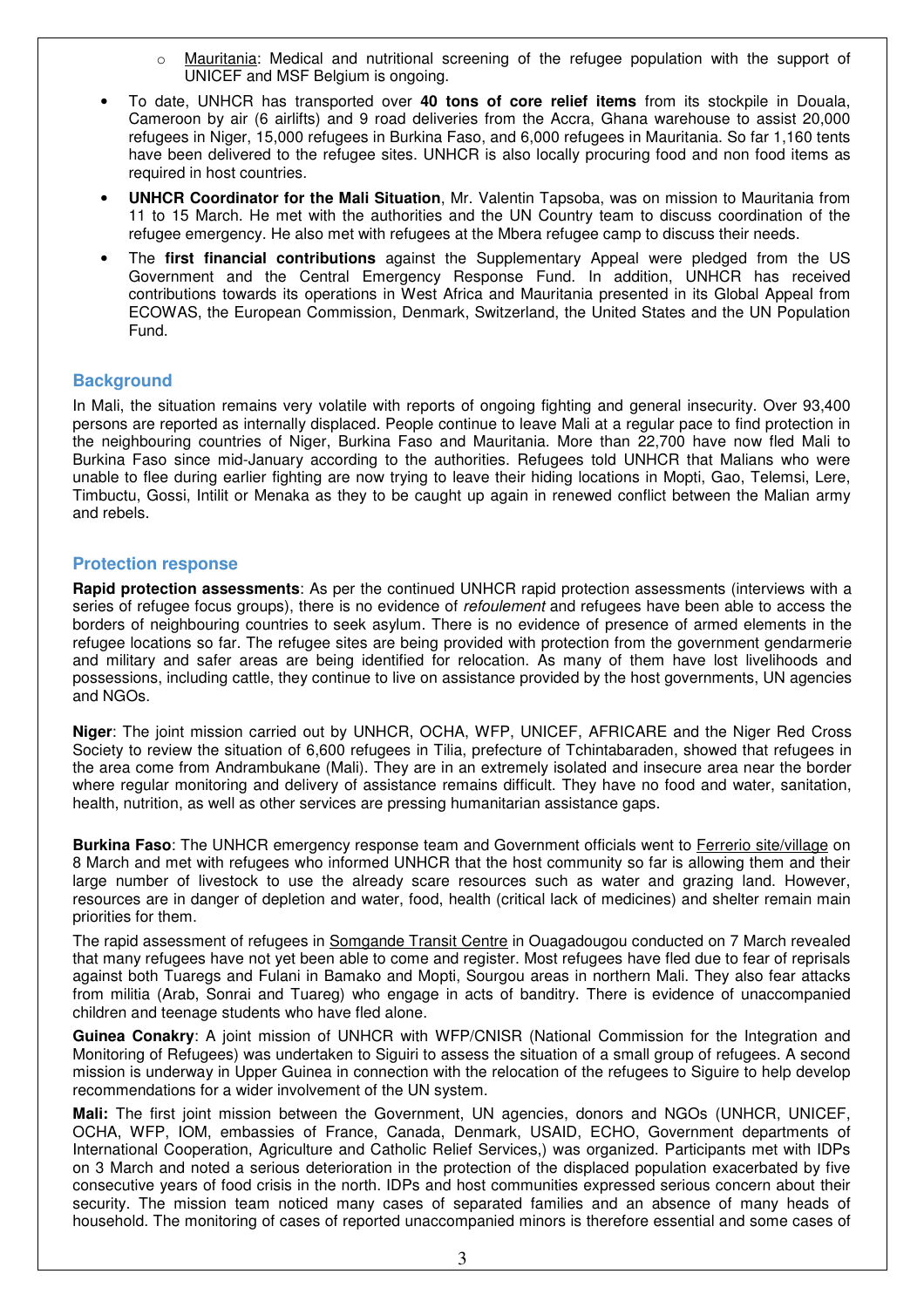sexual violence were reported. Access to care and support systems is nonexistent in Gao. There is lack of basic services (food, health, education, shelter). Although IDPs are being hosted by families, the reserves of these families is fast dwindling. Sharing of temporary shelters is resulting in overcrowding and tensions are rising between the host and IDP communities. The Protection Cluster has been activated in Mali. UNHCR and UNICEF will undertake a rapid needs assessment mission to Gao, to register and profile IDPs to provide protection and facilitate the distribution of assistance.

**Mauritania:** Protection officers continue to conduct interviews with refugees to identify their protection needs and risks in Mbera camp. A protection training for 25 gendarmes, deployed for the security of the camps, was undertaken on 10 March with a focus on international protection, UNHCR code of conduct, the civilian and humanitarian character of camps, as well as interview techniques.

#### **Life-saving assistance**

In all hosting countries, UNHCR continues to increase it logistics capacity for the relocation of refugees and the distribution of non-food items. Emergency shelters continue to be provided along with the establishment of basic infrastructures. Partners continue to be identified to provide access to basic emergency health and nutrition services at reception and transit centres.

In **Niger,** MSF Switzerland will implement activities related to water supply and sanitation in refugee areas. MSF has set up water bladders in Ayourou, Mangaize, Chinegodrar and Ouallam sites, as well as water and sanitation infrastructure in Abala camp. UNHCR will conduct a survey of permanent water supply to replace the water trucking to the sites. Health: UNHCR will provide transport and ambulances for refugees, undertake the rehabilitation and expansion of health centres, and procure basic medical equipment in Departments of Tillabery, Ouallam and Fillingue. Site planning: Some 500 tents and five plastic rolls and NFIs are prepositioned in Abala refugee site and 50 have already been erected. NFIs: A general distribution of NFIs to refugees was completed in Tiguezefane, Kizamou, Abala, Miel and Mangaize on 15 March 2012.

**In Burkina Faso**, refugees continue to face water shortages. Three water bladders were installed in Mentao refugee site with donations from MSH and MSF France. NFIs: NFIs are being shipped to Dori for distribution to refugees in Soum and Oudalan provinces. Non-food items were distributed in Somgande for the registered 233 families. Food: WFP distributed seven tons of food for refugees in Somgande for two weeks. Health: Médecins du Monde (Spain) is undertaking an evaluation with the Government's health services in Oudalan provinces to evaluate their capacity. Vétérinaires du Monde has started an evaluation of refugees' livestock (several thousands) in Oudalan and Soum provinces. There is a general fear that the current drought in the Sahel region will affect animals (both local and refugee livestock).

In **Mauritania**, UNHCR continues to distribute NFIs, supply water and food rations for more than 20,000 refugees. Health: The local health services continue to conduct the medical and nutritional screening of the refugee population, with the support of UNICEF. So far, near 10,100 children between the age of 1-15 years have been screened. Close to 1,700 children were vaccinated and 4,700 persons needing medical attention were referred to local health services. UNHCR is working with UNICEF and MSF Belgium to develop an inventory for medical supplies for refugees. Water: UNHCR installed three water tanks in the refugee camp in Mbera and another tank in the Fassala refugee site. These tanks were provided by UNICEF. Site planning: Preparation of the refugee camp in Mbera continues, including with the establishment of facilities for accommodation of 30,000 refugees. These include notably 7,500 family tents (1 per family); six distribution centres; 3,000 latrines and showers, one health centre; two community centres for women, six schools, etc. Refugee representatives participate in all discussions regarding the transfer of refugees and allocation of tents. Food: Since the start of the crisis, UNHCR has procured and distributed 15-day rations to some 24,500 refugees in Fassala and Mbera camp. UNHCR continues to procuring food locally (15-days ration) to deliver to refugees pending WFP food distribution.

In **Mali**, the ICRC and the Malian Red Cross Society distributed food to IDPs in Aguelhoc, Tessalit, Meneka, Lere and Niafounke areas.

| <b>Niger</b>        | Niamey, Ouallam         |
|---------------------|-------------------------|
| <b>Burkina Faso</b> | Ouagadougou, Dori       |
| <b>Mauritania</b>   | Nouakchott, Bassikounou |
| <b>Mali</b>         | Bamako                  |

#### **UNHCR presence**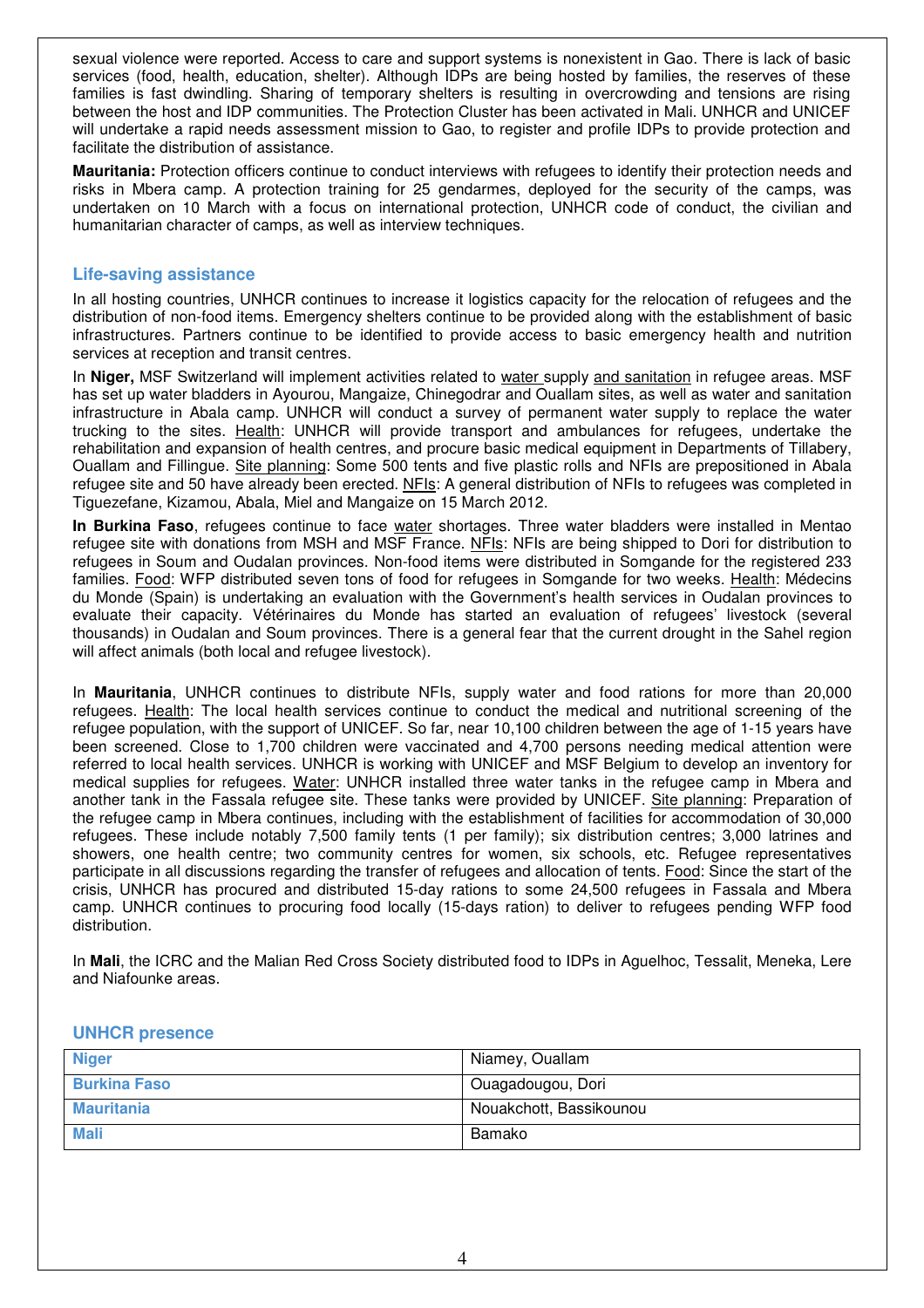| <b>Working with partners</b>                                                                                                                                                                                                                                                                                                                                                                                                                                                                                                                                                                                                  |                                                                                                                                                                                                                                                                                                                                                                                                                                                       |  |
|-------------------------------------------------------------------------------------------------------------------------------------------------------------------------------------------------------------------------------------------------------------------------------------------------------------------------------------------------------------------------------------------------------------------------------------------------------------------------------------------------------------------------------------------------------------------------------------------------------------------------------|-------------------------------------------------------------------------------------------------------------------------------------------------------------------------------------------------------------------------------------------------------------------------------------------------------------------------------------------------------------------------------------------------------------------------------------------------------|--|
| UNHCR is identifying partners and coordinating life saving activities with the following:                                                                                                                                                                                                                                                                                                                                                                                                                                                                                                                                     |                                                                                                                                                                                                                                                                                                                                                                                                                                                       |  |
| <b>Niger</b>                                                                                                                                                                                                                                                                                                                                                                                                                                                                                                                                                                                                                  | Commission Nationale d'Eligibilité (CNE), Ministries of Defense, Interior and Health,<br>UNICEF, UNFPA, WFP, WHO, OCHA, MSF (CH) (water/sanitation) UNAIDS, ICRC, CADEV<br>(continuous registration system), IOM (relocation), Islamic Relief (tent installation/site<br>clearing), AFRICARE, ACTED (site planning/shelter).                                                                                                                          |  |
| Coordination mechanisms in Niger: UNHCR is part of the existing coordination mechanisms at the ministerial<br>level, technical level and amongst UN/NGO partners. A UN cluster system is in place involving the Government<br>and the national early warning body (Système de Relèvement Précoce, Système d'Alerte Précoce).<br>A first coordination meeting was called on 13 March by UNHCR with 13 NGOs, IOM, International Federation of<br>the Red Cross and Red Crescent Societies and UNICEF to elaborate UNHCR's protection and operational<br>strategy, coordination and assignment of activities in different sites. |                                                                                                                                                                                                                                                                                                                                                                                                                                                       |  |
|                                                                                                                                                                                                                                                                                                                                                                                                                                                                                                                                                                                                                               |                                                                                                                                                                                                                                                                                                                                                                                                                                                       |  |
| <b>Burkina Faso</b>                                                                                                                                                                                                                                                                                                                                                                                                                                                                                                                                                                                                           | CONAREF, Comité National des Réfugiés under the umbrella of the Ministry of Foreign<br>Affairs, CONASUR (Social Affairs Department), WFP, WHO, UNICEF, Burkina Faso Red<br>Cross Society, Christian Relief and Development Organisation (CREDO), and SRDO (food<br>and core relief items distribution, community services), OXFAM (WASH), MSF France,<br>Vétérinaires du Monde, Médecin du Monde Spain (Health), Médecin du Monde France<br>(Health). |  |
| Weekly coordination meetings are held by UNHCR with the Government, OCHA, UNICEF, WFP, WHO,<br>ADRA, ICRC, ECHO, MSF and Terre des Hommes. Joint missions are undertaken with partners.                                                                                                                                                                                                                                                                                                                                                                                                                                       |                                                                                                                                                                                                                                                                                                                                                                                                                                                       |  |
|                                                                                                                                                                                                                                                                                                                                                                                                                                                                                                                                                                                                                               |                                                                                                                                                                                                                                                                                                                                                                                                                                                       |  |
| <b>Mauritania</b>                                                                                                                                                                                                                                                                                                                                                                                                                                                                                                                                                                                                             | UNICEF, UNFPA, MSF (Belgium), Lutheran World Federation (camp management), Islamic<br>Solidarités International (water/sanitation), Intersos<br>(community services),<br>Relief,<br>WFP/UNHCR (food), ALPD (NGO partner for protection monitoring, reception and<br>registration), Ministry of Interior, Commissioner for Food Security                                                                                                               |  |
| Weekly coordination meetings: The meeting was co chaired by the National Coordinator appointed by the<br>Ministry of Interior and UNHCR and includes UN agencies, international NGOs, members of the national civil<br>society and donors.                                                                                                                                                                                                                                                                                                                                                                                    |                                                                                                                                                                                                                                                                                                                                                                                                                                                       |  |
|                                                                                                                                                                                                                                                                                                                                                                                                                                                                                                                                                                                                                               | Daily coordination meetings: UNHCR's implementing partner (ALPD) and the missions of Intersos UNFPA,                                                                                                                                                                                                                                                                                                                                                  |  |
| Initiatives, ICRC, OXFAM, UNICEF, MSF Belgium, Solidarités International, the Lutheran World Federation,<br>Acord, Au secours attend daily meetings lead by UNHCR in Bassikounou.                                                                                                                                                                                                                                                                                                                                                                                                                                             |                                                                                                                                                                                                                                                                                                                                                                                                                                                       |  |
|                                                                                                                                                                                                                                                                                                                                                                                                                                                                                                                                                                                                                               |                                                                                                                                                                                                                                                                                                                                                                                                                                                       |  |
| <b>Mali</b>                                                                                                                                                                                                                                                                                                                                                                                                                                                                                                                                                                                                                   | Ministry of Territorial Administration, OCHA, MSF (Health).                                                                                                                                                                                                                                                                                                                                                                                           |  |
|                                                                                                                                                                                                                                                                                                                                                                                                                                                                                                                                                                                                                               | Coordination mechanisms in Mali: The UN cluster system is activated for IDP protection.                                                                                                                                                                                                                                                                                                                                                               |  |